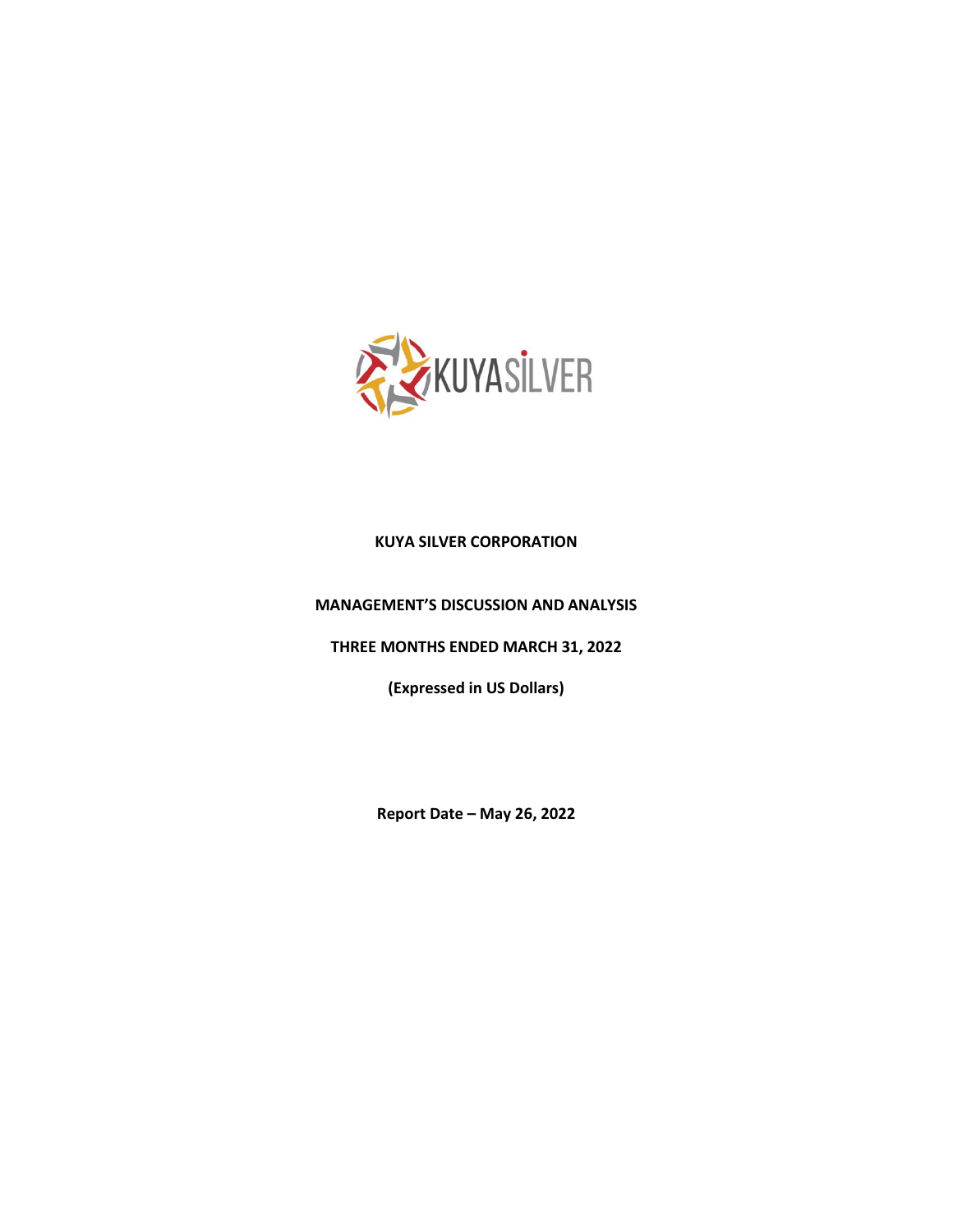# **TABLE OF CONTENTS**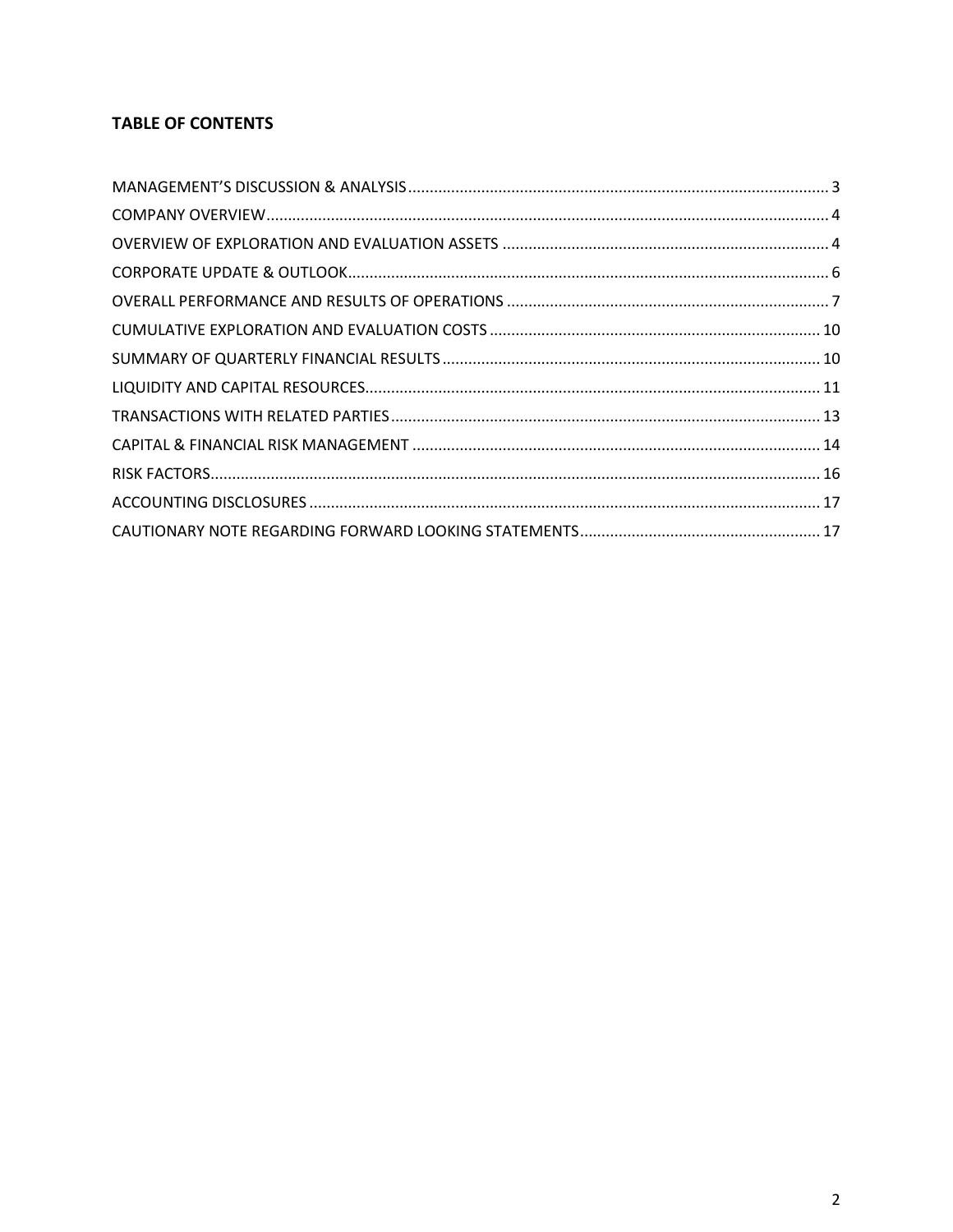# <span id="page-2-0"></span>**MANAGEMENT'S DISCUSSION & ANALYSIS**

The following Management's Discussion & Analysis ("MD&A") provides a review of activities, results of operations and the financial condition of Kuya Silver Corporation and its subsidiaries ("Kuya Silver", the "Company", "we", or "our") as at and for the three months ended March 31, 2022. This MD&A should be read in conjunction with the Company's unaudited condensed interim consolidated financial statements and related notes thereto for the three months ended March 31, 2022. References to "Kuya Silver" in this MD&A refer to the Company and its subsidiaries taken as a whole.

Readers are cautioned that this MD&A contains forward-looking statements about expected future events and financial and operating performance of the Company, and that actual events may vary from management's expectations. Readers are encouraged to read the Cautionary Note on Forward-Looking Statements included in this MD&A and to consult the Company's Annual Information Form ("AIF"), audited annual consolidated financial statements and corresponding notes to the consolidated financial statements as well as the MD&A for the year ended December 31, 2021, which are available under the Company's profile on the SEDAR website at www.sedar.com.

The Company's management is responsible for the preparation and presentation of the financial statements and this MD&A. The financial statements have been prepared in accordance with International Financial Accounting Standards ("IFRS") as issued by the International Accounting Standards Board and as included in Part 1 of the CPA Canada Handbook – Accounting and the interpretations of the International Financial Reporting Interpretations Committee, including IAS 34 Interim Financial Reporting. This MD&A has been prepared in accordance with the requirements of securities regulators, including National Instrument ("NI") 51-102 of the Canadian Securities Administrators.

All amounts disclosed in this MD&A are expressed in United States ("US") dollars ("USD"), unless otherwise noted. Canadian dollars are represented by CAD \$. Information contained herein is presented as at May 26, 2022 (the "Report Date") unless otherwise indicated.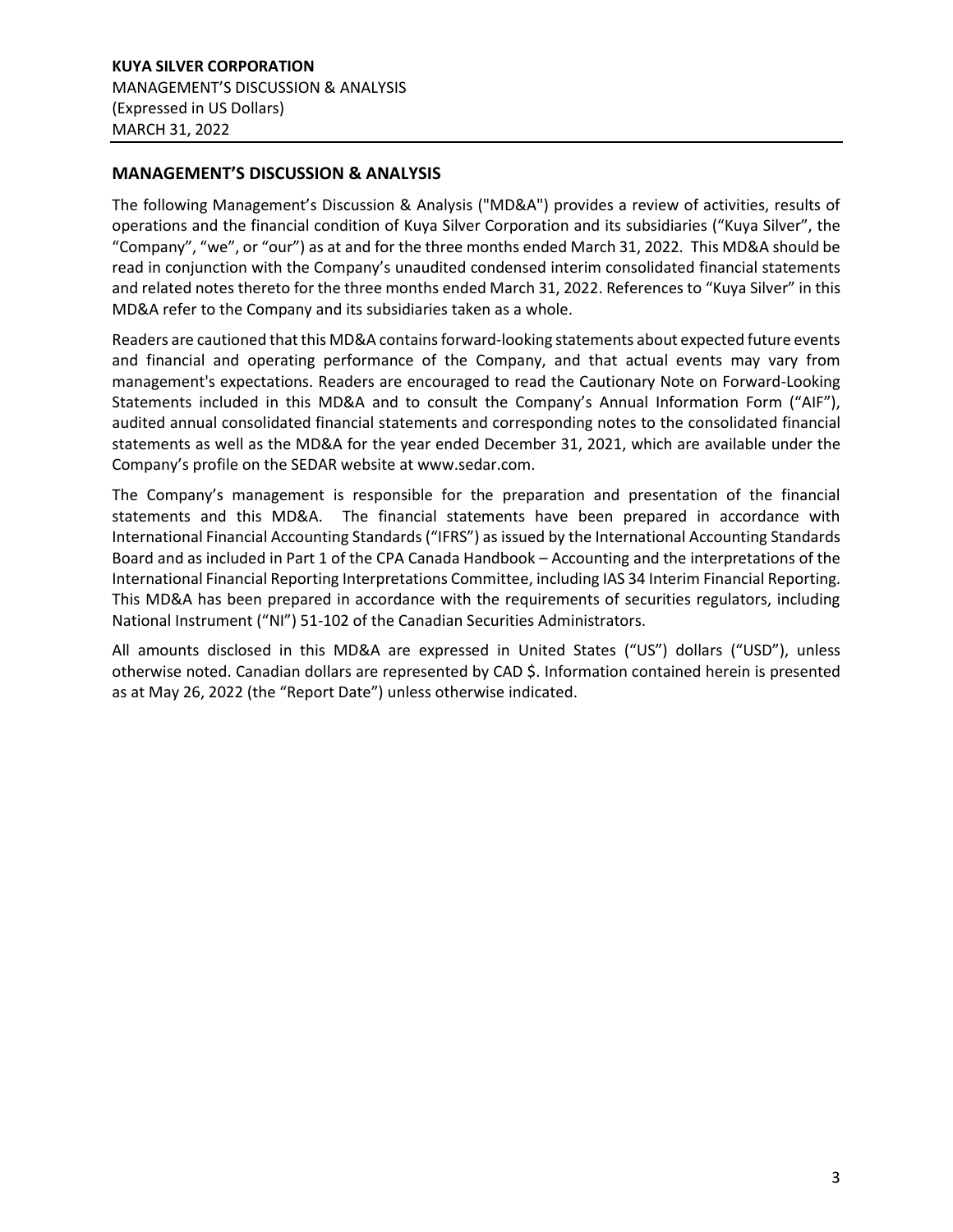### <span id="page-3-0"></span>**COMPANY OVERVIEW**

Kuya Silver is a mineral exploration and development company with a focus on acquiring, exploring and advancing precious metal properties in Peru and Canada. The Company's head office and principal address is located at 150 King Street West, Suite 200, Toronto, ON, M5J 1J9. The Company's registered and records office is located at 40440 Thunderbird Ridge, Squamish, BC, V8B 0G1. The Company's shares are listed on the Canadian Securities Exchange ("CSE") under the symbol KUYA.

# <span id="page-3-1"></span>**OVERVIEW OF EXPLORATION AND EVALUATION ASSETS**

### **Bethania Silver Project (Huancavelica, Peru)**

### Bethania

On December 15, 2020, Kuya Silver completed the purchase of 100% of the shares of Minera Toro del Plata S.A.C. ("MTP"), a privately held Peruvian company based in Lima that owns 100% of the Bethania Silver Property (Santa Elena concession) and Chinita I concession (collectively referred to as "Bethania") located in the district of Acobambilla, department of Huancavelica, Peru. MTP operated the Bethania mine from 2010 to 2016, by mining ore and trucking it to nearby plants for processing into concentrates.

### Carmelita Concessions

On May 14, 2021, the Company announced the acquisition of three mineral concessions, Carmelita 2005, Carmelita 2005 I and Carmelita 2005 II concessions (collectively "Carmelita"), totaling 800 hectares, which are strategically located less than three kilometers west of Bethania, located in the district of Acobambilla, department of Huancavelica and in the district of Chongos Altos, department of Junín, Peru. The Carmelita concessions were host to small-scale mining activities until early 2020, producing silver-polymetallic material very similar to Bethania. Kuya Silver plans to incorporate Carmelita into its operating activities at Bethania going forward.

The total purchase price of \$892,500, consisted of \$492,500 in cash and \$400,000 in common shares. Upon signing of the agreements, \$293,500 was paid. The remaining \$199,000 was due on May 14, 2022, and the vendor has agreed to extend the due date to later in 2022. The \$400,000 in common shares in the capital of the Company will be issued on the eighteen-month anniversary of signing the agreements at a deemed price per common share equal to the 10-day average closing price of the common shares on the CSE, ending on the day prior to issuance.

### Tres Banderas and Chinita Concessions

These claims and concessions are located primarily in the department of Huancavelica, Peru (with some concessions extending into the departments of Lima and Junín), in the vicinity of, or surrounding Bethania.

Chinita I (200 ha) is held by MTP and was included in the acquisition of MTP while Tres Banderas 01 and 02 (2,500 ha) were acquired through an open application process in 2019 and 2020.

On November 15, 2021, the Tres Banderas 03, Tres Banderas 04, Tres Banderas 05, Tres Banderas 06 and Tres Banderas 07 mineral claims (that are in the district of the Bethania concessions and claims) were acquired for a total cost of \$565,000 via a sealed bid government auction, representing approximately 1,800 net hectares (22 claim blocks).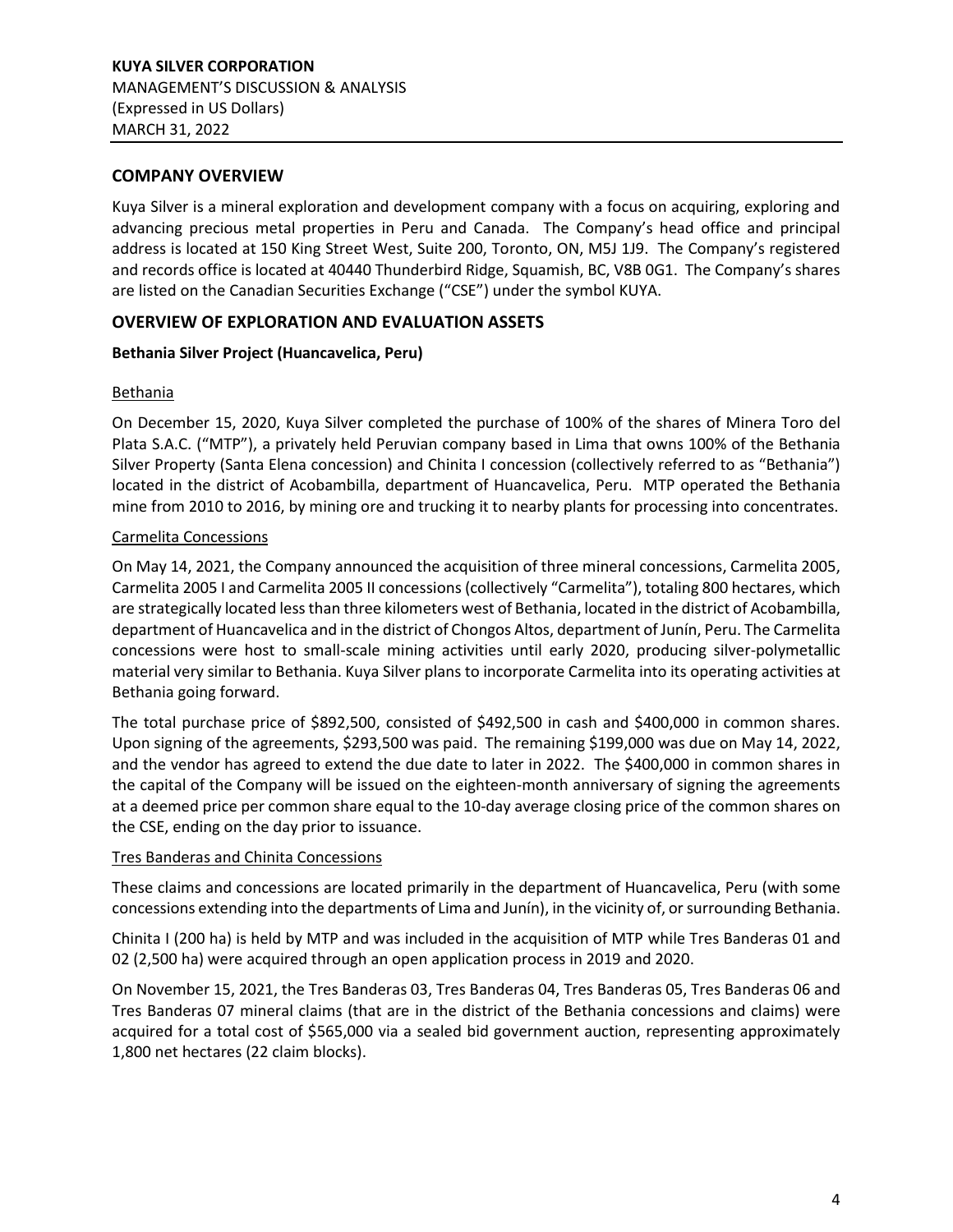#### **Silver Kings Project (Ontario, Canada)**

On March 1, 2021, the Company completed an agreement to acquire, from Electra Battery Materials Corporation ("Electra", formerly known as First Cobalt Corp.), certain silver mineral exploration assets (the "Kerr Assets"), as well as an option to acquire up to 70% of the balance of Electra's silver mineral exploration assets (the "Remaining Assets") located in the historic Cobalt, Ontario silver mining district. As part of that agreement, the Company will form a joint venture with Electra, through its wholly owned subsidiary Cobalt Industries of Canada Inc. ("CIC"), the company that holds the Remaining Assets (the "Option").

The entire 10,000-hectare land package will be referred to as the Silver Kings Project, consisting of the 100%-owned Kerr Assets (which going forward, will be referred to as the "Kerr Project") and the joint venture with Electra ("Silver Kings JV").

#### Kerr Project

On March 1, 2021, the Company paid CAD \$1,000,000 (\$789,827) and issued a total of 1,437,470 common shares, at a value of \$2,668,079 or CAD \$2.35 (\$1.86) per share, for a total cost of \$3,457,906 for 100% of the issued and outstanding common shares and preferred shares of CobalTech Mining Inc. ("CobalTech"), (a wholly owned subsidiary of Electra) that holds the Kerr Assets. As part of the purchase agreement, Electra agreed to provide CobalTech with CAD \$ 500,000 at the time of closing, for CobalTech to utilize on flow-through eligible expenditures prior to December 31, 2021. In order to facilitate these flow-through expenditure arrangements, Electra subscribed for 1,000 Class A shares of CobalTech, which granted Electra the ability to appoint a majority of the directors of CobalTech, until such time as the Class A shares were redeemed. The Class A shares were redeemable at the option of CobalTech at a price of CAD \$0.001 per Class A share and as a condition of the Purchase Agreement, the Class A shares could not be redeemed until CobalTech incurred the CAD \$500,000 of flow through eligible expenditures. As at September 30, 2021, having incurred the CAD \$500,000 of flow-through eligible expenditures, CobalTech renounced these flow-through eligible expenditures to Electra and redeemed the Class A shares. As a result, the Company obtained control of and consolidated CobalTech effective September 30, 2021.

#### Silver Kings JV

To fully exercise the Option, the Company must make payments totaling CAD \$2,000,000 (and complete work commitments of CAD \$4,000,000, as follows:

| <b>Work Commitments for Silver Kings JV</b>       | <b>Acquisition in</b><br>cash<br>(CAD\$) | <b>Work</b><br>commitments<br>(CAD\$) |
|---------------------------------------------------|------------------------------------------|---------------------------------------|
| <b>Requirements on or before:</b>                 |                                          |                                       |
| September 1, 2021 ("Initial Earn-In") - completed | S.<br>1,000,000                          | \$                                    |
| September 1, 2022 (49% interest)                  | 300,000                                  | 2,000,000                             |
| September 1, 2023 (additional 11% interest)       | 350,000                                  | 1,000,000                             |
| September 1, 2024 (additional 10% interest)       | 350,000                                  | 1,000,000                             |
|                                                   | Ś<br>2,000,000                           | 4,000,000<br>S                        |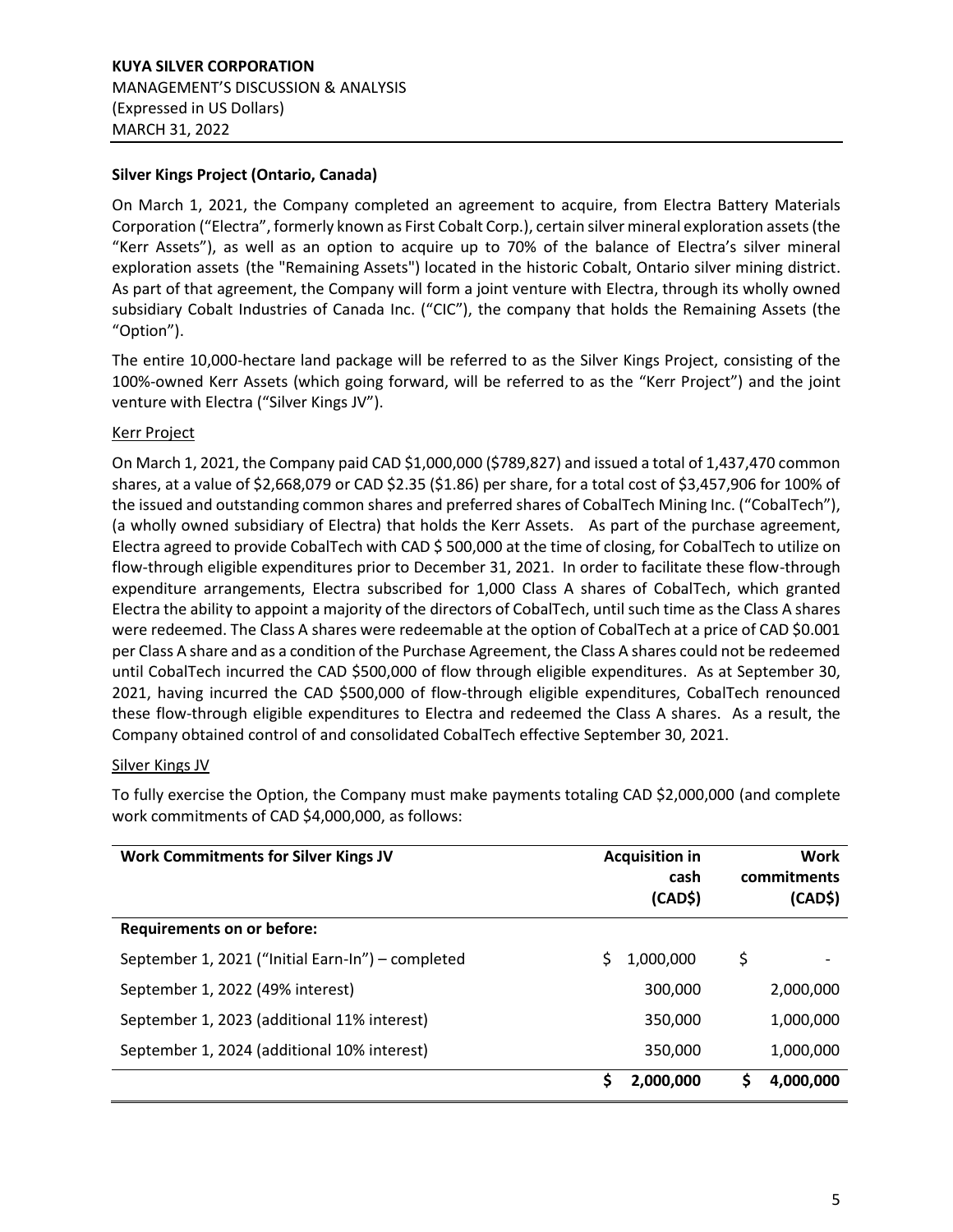For the Initial Earn-In, the agreement provides that the Company may issue an equivalent value in common shares of the Company at the 20-day Volume Weighted Average Price ("Earn-in VWAP") in lieu of making the cash payment and for each acquisition payment thereafter, in lieu of making cash payments, the Company may issue shares at an issuance price equivalent to the Earn-In VWAP.

On September 1, 2021, the Company issued 671,141 common shares to Electra, for the Initial Earn-in payment and and is working with Electra to establish the terms of the joint venture agreement for the joint exploration and development of the Remaining Assets.

# <span id="page-5-0"></span>**CORPORATE UPDATE & OUTLOOK**

Kuya Silver is undergoing a period of growth as it advances exploration and development of the Bethania Silver Project in Peru and continues with exploration activities at the Silver Kings Project in Ontario.

On April 21, 2022, we announced a non-brokered private placement of up to 2,000,000 units at a price of CAD \$1.00 per unit for aggregate gross proceeds of up to CAD \$2,000,000. Subsequently, on May 12, 2022, we announced that we had amended the terms of this private placement and closed the first tranche which was comprised of 653,334 units and raised gross proceeds of CAD \$588,001. The private placement now consists of up to 2,222,222 units at a price of CAD \$0.90 per unit for aggregate gross proceeds of up to CAD \$2,000,000. Each unit consists of one common share in the capital of the Company and one-half of one transferrable common share purchase warrant. Each warrant entitles the holder to purchase one common share in the capital of the Company at a price of CAD \$1.20 (previously CAD \$1.40) until the date which is two years from the date of issuance. The Company intends to use the proceeds from this private placement for general working capital purposes.

# Bethania Silver Project

The management team continues to move towards bringing the Bethania Silver Project to the development and construction stage. On January 24, 2022, we received the construction authorization for a 350 tonne per day processing plant as well as tailings management facilities and other infrastructure. The Company is now fully permitted to proceed with construction of the processing plant, with the ultimate goal of restarting mining and processing ore from Bethania.

We announced an initial mineral resource estimate on January 6, 2022, subsequently filing a NI 43-101 Technical Report for the Bethania Silver Project. We also announced the results of a preliminary economic assessment ("PEA") on the Bethania expansion projection on May 4, 2022. A technical report relating to the PEA, prepared in accordance with NI 43-101, will be filed on SEDAR and posted on the Company's website within 45 days of the news release date of May 4, 2022.

The next major milestone for the Company is raising the required funding to be able to finalize plans and make a construction decision on the Bethania Silver Project. The PEA provides the Company with, amongst other things, an estimate of the initial capital required, which is being used as the basis for engaging with potential financing partners to fund the capital required for the construction of the processing plant, tailings management facility and related infrastructure. During the time leading to having all the financing in place, the Company continues to refine the engineering designs and costs of the construction and mine plans, while keeping the Bethania property in good standing, such that construction activities can commence once the financing is put in place.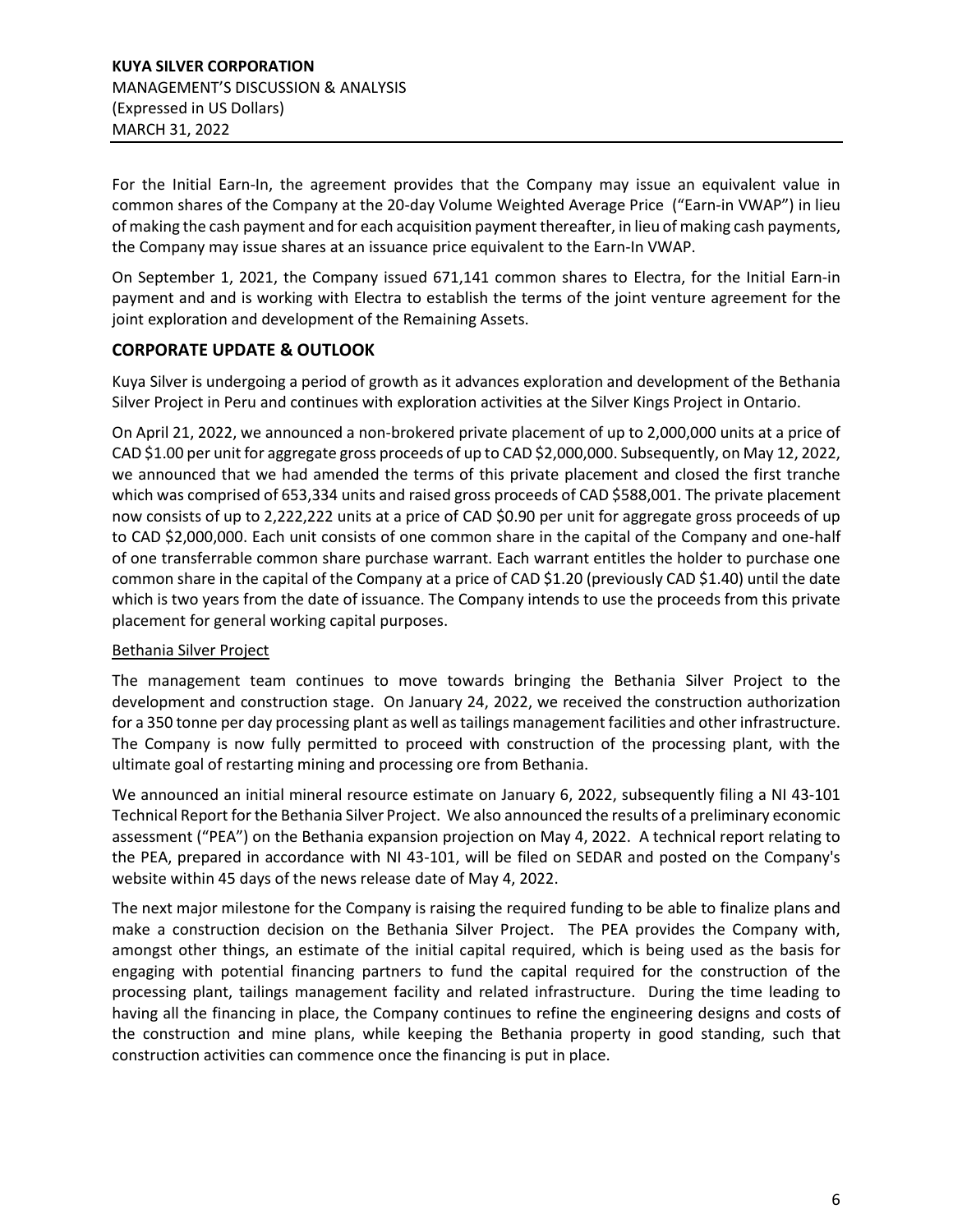### Silver Kings Project

The management team is committed to both the Kerr Project, in which we see the possibility of more advanced stage silver-cobalt targets, and the Silver Kings JV, in which we believe we have a large, geologically prospective, and historically underexplored land package with the potential for new discoveries. Having made the Initial Earn-In Payment on September 1, 2021, we expect to negotiate and enter into a joint venture agreement with Electra for the joint exploration and development of the Silver Kings JV in 2022. While the Company's current focus is on Bethania, the exploration team plans to carry out project planning and desktop studies and detailed field mapping in support of a diamond drill program that can be executed once the Company is able to allocate additional resources to the Silver Kings Project.

# <span id="page-6-0"></span>**OVERALL PERFORMANCE AND RESULTS OF OPERATIONS**

| <b>Selected Financial Information</b>               | Three months ended<br>March 31 |             |    |            |
|-----------------------------------------------------|--------------------------------|-------------|----|------------|
|                                                     |                                | 2022        |    | 2021       |
|                                                     |                                |             |    |            |
| Revenue                                             | \$                             |             | \$ |            |
| Exporation & evaluation expenditures                |                                | 644,867     |    | 212,628    |
| Administrative expenses <sup>1</sup>                |                                | 681,474     |    | 511,295    |
| Share-based compensation                            |                                | 229,664     |    | 58,485     |
| Foreign exchange loss & other                       |                                | 23,681      |    | 120,499    |
| (Loss) for the period                               |                                | (1,579,686) |    | (902, 907) |
| (Loss) per share (Basic and diluted) <sup>2</sup> : |                                | (0.03)      |    | (0.02)     |

1. Administrative expense excludes share-based compensation

2. In periods when the Company has a loss, diluted loss per share is the same as basic loss per share.

During the first quarter of 2022, we had a loss of \$1,579,686 as compared to a loss of \$902,907 in the same quarter of 2021. The loss for the quarter was comprised of \$644,867 (2021 - \$212,628) in exploration and evaluation expenditures, \$911,138 (2021 - \$569,780) in administrative expenses, including share-based compensation of \$229,664 (2021 - \$58,485), and a foreign exchange and other expense of \$23,681 (2021 - \$120,499), which includes accretion expense of \$12,372 (2021 - nil).

Details of the significant expenditures for the three months ended March 31, 2022, are described below.

### Exploration and Evaluation Expenditures

#### **Bethania Silver Project**

The focus in the first quarter of 2022 was on completing the mineral resource estimate and the PEA for the Bethania Silver Project and the majority of the costs incurred in the first quarter were for that work as well as for the continued engineering and planning of the processing plant and related tailings management facility and infrastructure and for general operating and maintenance costs at the Bethania property. Exploration costs were also incurred for the continued surface sampling and trenching program at Bethania which commenced on November 15, 2021.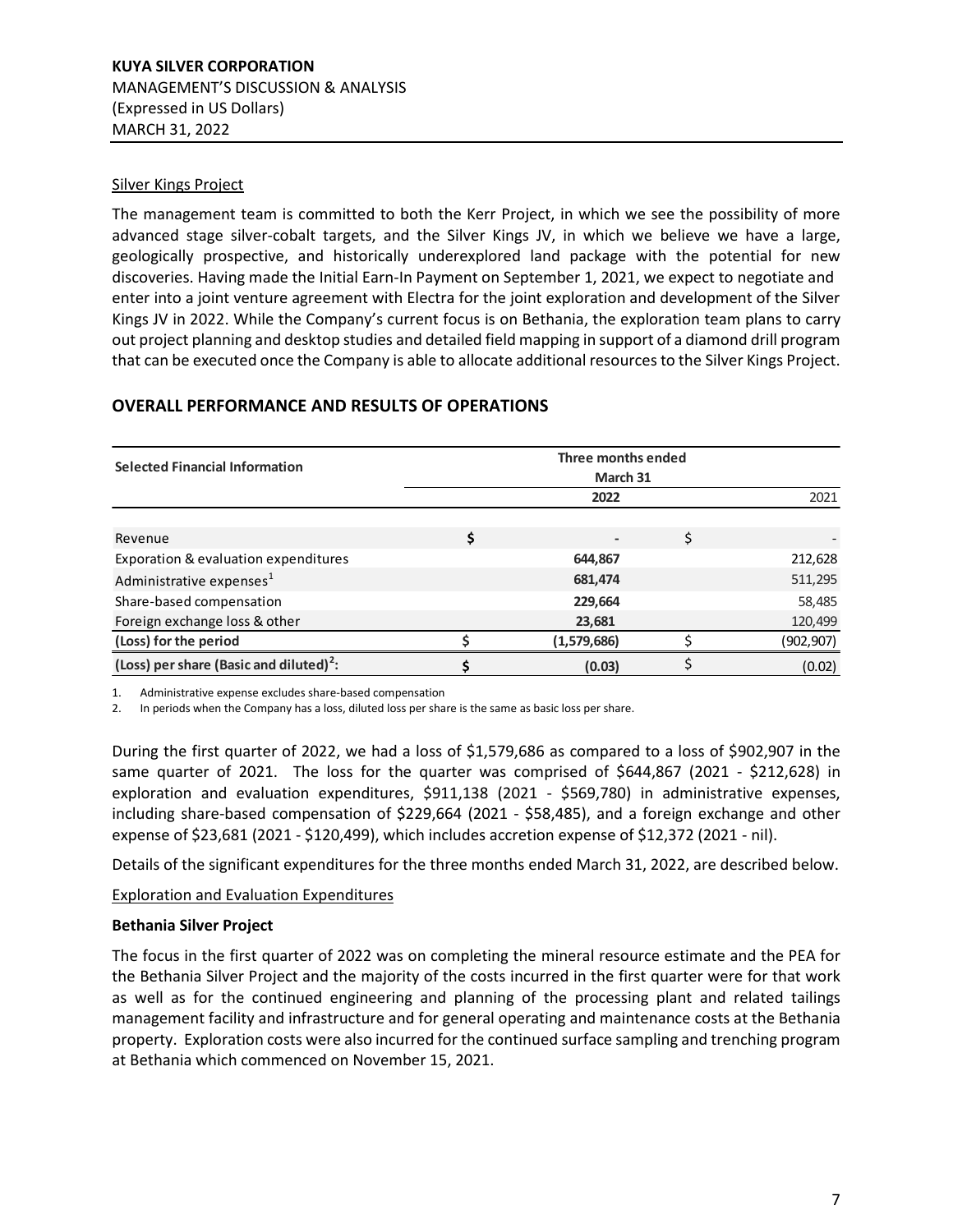In the comparative period in 2021, exploration and evaluation expenses included the ramping up of engineering design work for the Bethania expansion and other costs related to advancing the studies for the development of the project and preparing for the Phase I drill project which commenced in the second quarter of 2021.

### **Silver Kings Project**

Included in exploration and evaluation expenditures in the first quarter are costs for Silver Kings JV (\$22,809) and for the Kerr Project (\$27,304). During the quarter, exploration and evaluation expenditures were made for the production of government assessment reports and for compilation of historical drill results. Expenditures also include \$6,595 for the maintenance of property licenses and rights.

Exploration and evaluation expenditures incurred during the quarter ended March 31, 2022 were:

| <b>Exploration and evaluation expenditures</b> | Three months ended<br>March 31 |   |         |
|------------------------------------------------|--------------------------------|---|---------|
|                                                | 2022                           |   | 2021    |
| <b>Bethania Silver Project</b>                 |                                |   |         |
| Civil works and engineering                    | \$<br>187,207 \$               |   | 70,244  |
| Geology and drilling                           | 105,471                        |   | 32,030  |
| Operations and supplies                        | 95,552                         |   | 3,299   |
| Property maintenance, licences and rights      | 4,808                          |   | 10,616  |
| Safety and environment                         | 41,601                         |   | 4,270   |
| Value Added Tax ("VAT")                        | 65,649                         |   | 38,298  |
| Wages and benefits                             | 94,466                         |   | 53,871  |
|                                                | 594,754                        |   | 212,628 |
| Kerr                                           |                                |   |         |
| Operations and supplies                        | 4,581                          |   |         |
| Property maintenance, licenses and rights      | 6,595                          |   |         |
| Safety and environment                         | 1,841                          |   |         |
| Wages and benefits                             | 14,287                         |   |         |
|                                                | 27,304                         |   |         |
| <b>Silver Kings JV</b>                         |                                |   |         |
| Operations and supplies                        | 2,220                          |   |         |
| Wages and benefits                             | 20,589                         |   |         |
|                                                | 22,809                         |   |         |
| <b>Total</b>                                   | \$<br>644,867                  | Ŝ | 212,628 |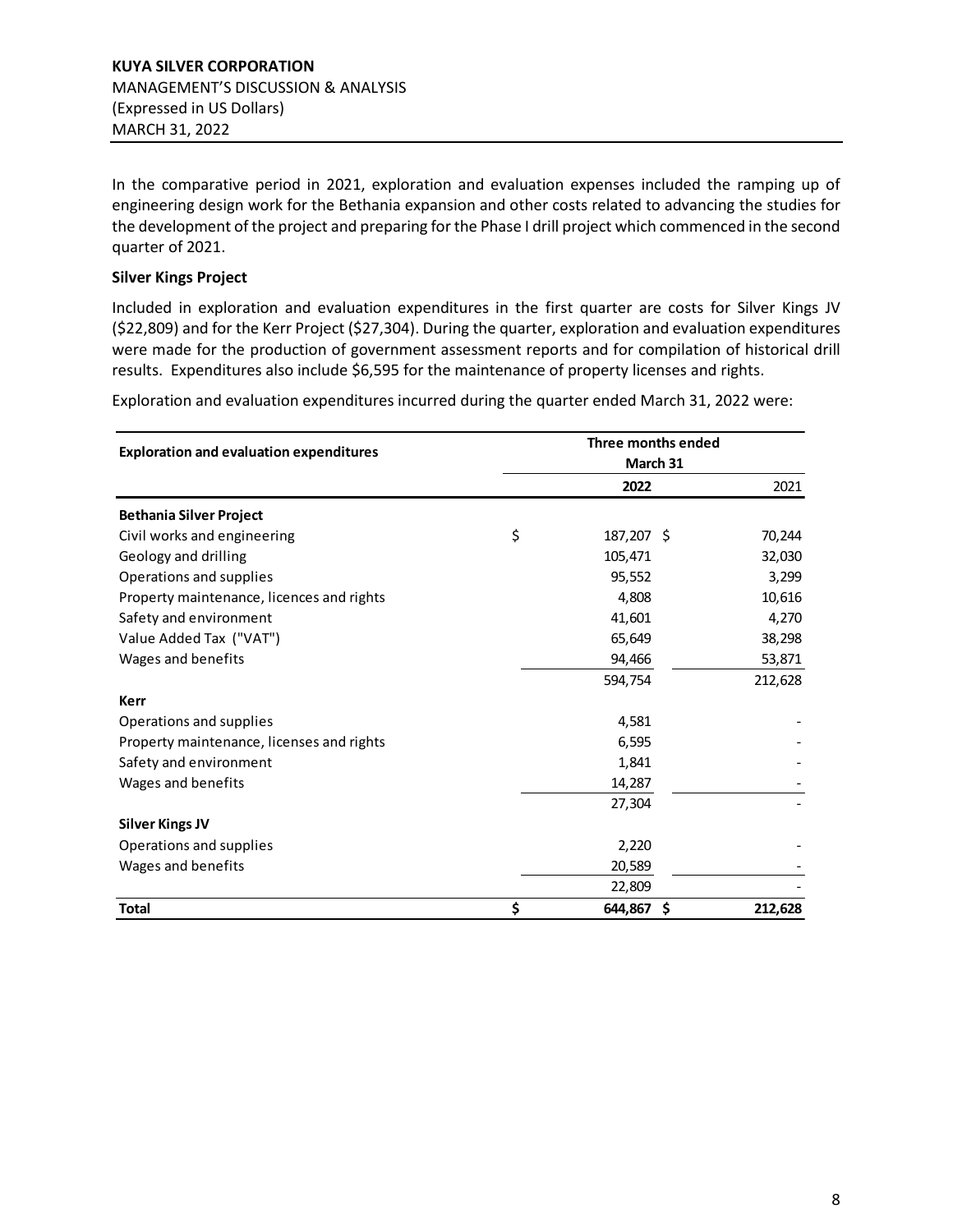#### Administrative Expenses

Administrative expenses of \$911,138 were incurred in the three months ended March 31, 2022 as compared to \$569,780 in the same period in 2021. Kuya Silver became a publicly traded company in October of 2020 and with the completion of the acquisition of MTP in December 2020 and the addition of the Silver Kings Project in March of 2021, started growing and adding key management personnel in Toronto and Peru. Many of these costs were ramping up after the first quarter of 2021 including wages and benefits for employees, share based compensation expense and travel; resulting in higher costs in the first quarter of 2022 than in the comparable period of 2021. The increased share-based compensation expense in the first quarter of 2022 as compared to the same period in 2021 is driven by the vesting of previously granted stock options and the annual stock option grants taking place in the first quarter of 2022; in 2021, there were no stock option grants in the first quarter, as stock option grants occurred at the time of closing of the reverse takeover transaction ("RTO") with Miramont Resources Corp. ("Miramont").

|                                  |               | Three months ended |         |
|----------------------------------|---------------|--------------------|---------|
| <b>Administrative Expenses</b>   |               | March 31           |         |
|                                  | 2022          |                    | 2021    |
|                                  |               |                    |         |
| Administrative costs             | \$<br>10,662  | \$                 | 10,664  |
| Consulting fees                  |               |                    | 69,408  |
| Directors' fees                  | 24,056        |                    | 24,515  |
| Filing fees                      | 7,389         |                    | 6,768   |
| Management fees                  | 16,585        |                    | 100,042 |
| Marketing and investor relations | 57,261        |                    | 56,811  |
| Office and miscellaneous         | 106,499       |                    | 82,135  |
| Professional fees                | 78,094        |                    | 55,982  |
| Share-based compensation         | 229,664       |                    | 58,485  |
| Shareholder communication        | 2,922         |                    | 790     |
| Transfer agent                   | 1,790         |                    | 2,866   |
| Travel                           | 51,641        |                    | 24,130  |
| Wages and benefits               | 324,575       |                    | 77,184  |
|                                  | \$<br>911,138 | Ś                  | 569,780 |

### Foreign exchange loss/(gain) and other

During the quarter ended March 31, 2022, we had a foreign exchange loss of \$11,309 (2021 - \$125,765) as a result of the Peruvian sol ("PEN") strengthening during the first quarter of 2022, increasing from 0.247 to 0.267 (PEN/USD).

Included in the other expense for 2022 is also \$12,372 of accretion expense related to the reclamation provision (2021 - \$nil), which was recorded as an increase to the reclamation provision on Kerr, with an offsetting amount to accretion expense.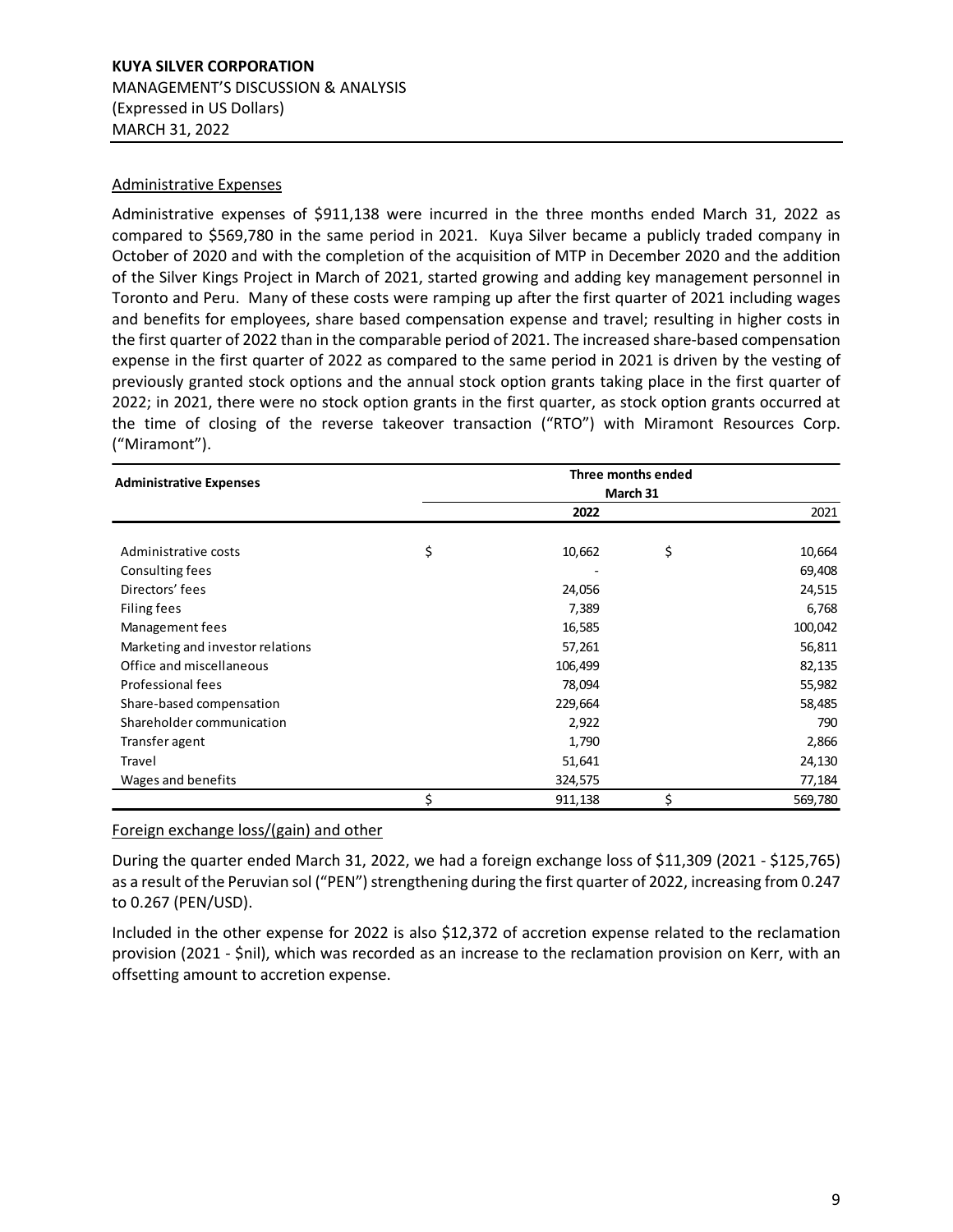#### <span id="page-9-0"></span>**CUMULATIVE EXPLORATION AND EVALUATION COSTS**

The following table presents the cumulative exploration and evaluation costs incurred by the Company on its properties to March 31, 2022:

| Project                                   | <b>Bethania</b><br><b>Silver</b><br>Project |        | Kerr      | <b>Silver</b><br><b>Kings JV</b> |      | <b>Total</b> |
|-------------------------------------------|---------------------------------------------|--------|-----------|----------------------------------|------|--------------|
|                                           |                                             |        |           |                                  |      |              |
| Civil works and engineering               | \$<br>$1,650,329$ \$                        |        | - \$      |                                  | - \$ | 1,650,329    |
| Geology and drilling                      | 1,065,963                                   | 23,488 |           | 258,946                          |      | 1,348,397    |
| Operations and supplies                   | 480,718                                     | 6,121  |           | 32,281                           |      | 519,120      |
| Property maintenance, licences and rights | 58,475                                      | 12,419 |           | $\qquad \qquad \blacksquare$     |      | 70,894       |
| Safety and environment                    | 133,393                                     | 21,169 |           | $\overline{\phantom{a}}$         |      | 154,562      |
| Value Added Tax ("VAT")                   | 659,765                                     |        |           | $\qquad \qquad \blacksquare$     |      | 659,765      |
| Wages and benefits                        | 340,969                                     | 14,287 |           | 223,083                          |      | 578,339      |
| Expense recovery from Electra             |                                             |        |           | (119,175)                        |      | (119, 175)   |
| Total                                     | \$<br>4,389,612 \$                          |        | 77,484 \$ | 395,135 \$                       |      | 4,862,231    |

1) Cumulative costs are as follows: Bethania Silver Project, since acquisition of 100% on December 15, 2020; Kerr, since September 30, 2021 (consolidation date); Silver Kings JV, since September 1, 2021 (initial earn-in payment date).

### <span id="page-9-1"></span>**SUMMARY OF QUARTERLY FINANCIAL RESULTS**

The following table sets out selected unaudited quarterly financial information for the most recent eight quarters. The amounts presented have been prepared in accordance with IFRS for all eight quarters.

|                                                 |          | 2022      |                          | 2021       |                |         |                          | 2020                     |        |
|-------------------------------------------------|----------|-----------|--------------------------|------------|----------------|---------|--------------------------|--------------------------|--------|
|                                                 |          | Q1        | Q4                       | Q3         | Q <sub>2</sub> | Q1      | Q4                       | Q3                       | Q2     |
| <b>Selected Financial Information</b>           |          |           |                          |            |                |         |                          |                          |        |
| Revenue                                         | \$       |           |                          |            |                |         | $\overline{\phantom{a}}$ | $\overline{\phantom{a}}$ |        |
| Exporation & evaluation expenditures            | Ś        | 644,867   | 1,164,344                | 1,391,228  | 1,440,156      | 212,628 | 5,447                    |                          |        |
| Administrative expenses <sup>1</sup>            | \$       | 681,474   | 801,446                  | 733,687    | 649,662        | 511,295 | 293,056                  | 363,422                  | 43,441 |
| Share-based compensation                        | Ś        | 229,664   | 67,082                   | 116,681    | 281,422        | 58,485  | 300,858                  | 8,645                    | 8,644  |
| Equity loss in CobalTech                        | \$       |           | $\overline{\phantom{a}}$ | 97,327     | 110,845        |         |                          |                          |        |
| (Gain) on write-off of liabilities              | \$       |           | (382, 406)               | (132, 196) |                |         |                          |                          |        |
| Foreign exchange (gain) loss and other $^{2,3}$ | Ś        | 23.681    | 25.340                   | (34, 158)  | (221, 635)     | 120.499 | 2,615,471                | (56)                     | (53)   |
| Loss for the period                             |          | 1,579,686 | 1,675,807                | 2,172,568  | 2,260,450      | 902,907 | 3,214,832                | 372,011                  | 52,032 |
| (Loss) per share - Basic and diluted $4$ :      | \$/share | (0.03)    | (0.04)                   | (0.05)     | (0.06)         | (0.02)  | (0.11)                   | (0.02)                   | (0.00) |

1. Administrative expense excludes share-based compensation

2. Other includes items such as interest income, listing fees (Q4 2020), accretion expense (Q1 2022) and other expenses

3. Listing fees associated with the Company's RTO in the fourth quarter of 2020 were \$2,455,077

4. In periods when the Company has a loss, diluted loss per share is the same as basic loss per share.

The costs incurred by Kuya Silver in 2020 are not directly comparable to the costs in 2021 and 2022, as the Company was privately held until the fourth quarter of 2020 and had minimal administrative costs and share-based compensation expense until that time. In the third and fourth quarter of 2020, the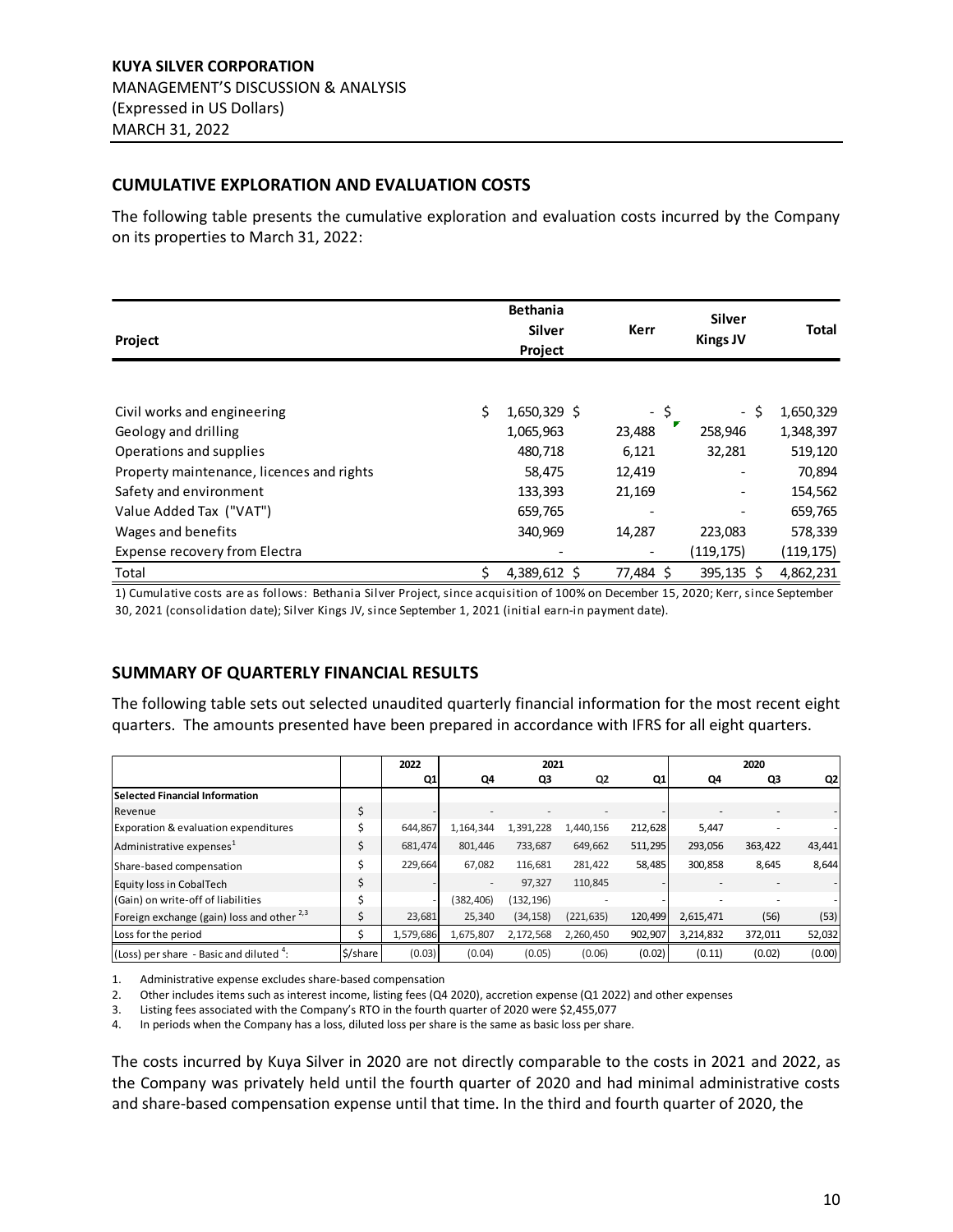expenses and fees incurred related primarily to the RTO as well as some costs associated with the acquisition of MTP and share based compensation expense.

The first quarter of 2021 was when the Company started ramping up activities at the Bethania Silver Project, hiring management personnel in Toronto and Peru and incurring additional administrative costs associated with being a publicly traded company. As the Company continued to grow during 2021, costs generally trended upwards in line with hiring and growing the Company.

Exploration and evaluation costs in 2021 and 2022 include costs for our Bethania Silver Project, our Kerr Project and the Silver Kings JV. As a result of the drill program at Bethania, and the advancement of the design of the mine and processing plant, exploration and evaluation expenses trended higher in the second and third quarter, ramping down in the fourth quarter. With the acquisition of CobalTech on March 1, 2021, the Company started incurring exploration and evaluation expenditures in the second and third quarter of 2021 (included in equity losses until consolidation of CobalTech on September 30, 2021 and thereafter in evaluation and exploration expenses). Subsequent to the payment of the first earn-in payment for the Silver Kings JV, the Company also started incurring exploration and evaluation expenditures on that project.

|                                                | Three months           | Three months   |
|------------------------------------------------|------------------------|----------------|
|                                                | ended                  | ended          |
|                                                | March 31, 2022         | March 31, 2021 |
| CASH FLOWS FROM (USED IN) OPERATING ACTIVITIES |                        |                |
| Loss for the period                            | \$<br>$(1,579,686)$ \$ | (902, 907)     |
| Items not involving cash                       | 279,902                | (25, 560)      |
| Change in non-cash working capital             | (37, 571)              | (403,950)      |
| Net cash used in operating activities          | (1, 337, 355)          | (1, 332, 417)  |
| CASH FLOWS FROM (USED IN) INVESTING ACTIVITIES |                        |                |
| Investment in and advances to CobalTech        |                        | (789, 827)     |
| Addition of facilities and equipment           |                        | (294,837)      |
| Net cash used in investing activities          |                        | (1,084,664)    |
| CASH FLOWS FROM (USED IN) FINANCING ACTIVITIES |                        |                |
| Proceeds from issuance of share capital        |                        | 35,315         |
| Net cash provided by financing activities      |                        | 35,315         |
| Change in cash                                 | (1, 337, 355)          | (2,381,766)    |
| Effect of foreign exchange on cash             | 53                     | 129,231        |
| Cash, beginning of period                      | 2,152,611              | 4,904,562      |
| Cash, end of period                            | \$<br>815,309\$        | 2,652,027      |

# <span id="page-10-0"></span>**LIQUIDITY AND CAPITAL RESOURCES**

The Company's cash position was \$815,309 as at March 31, 2022. The decrease in cash for the three months ended March 31, 2022 was as a result of \$1,337,355 of net cash used in operating activities. In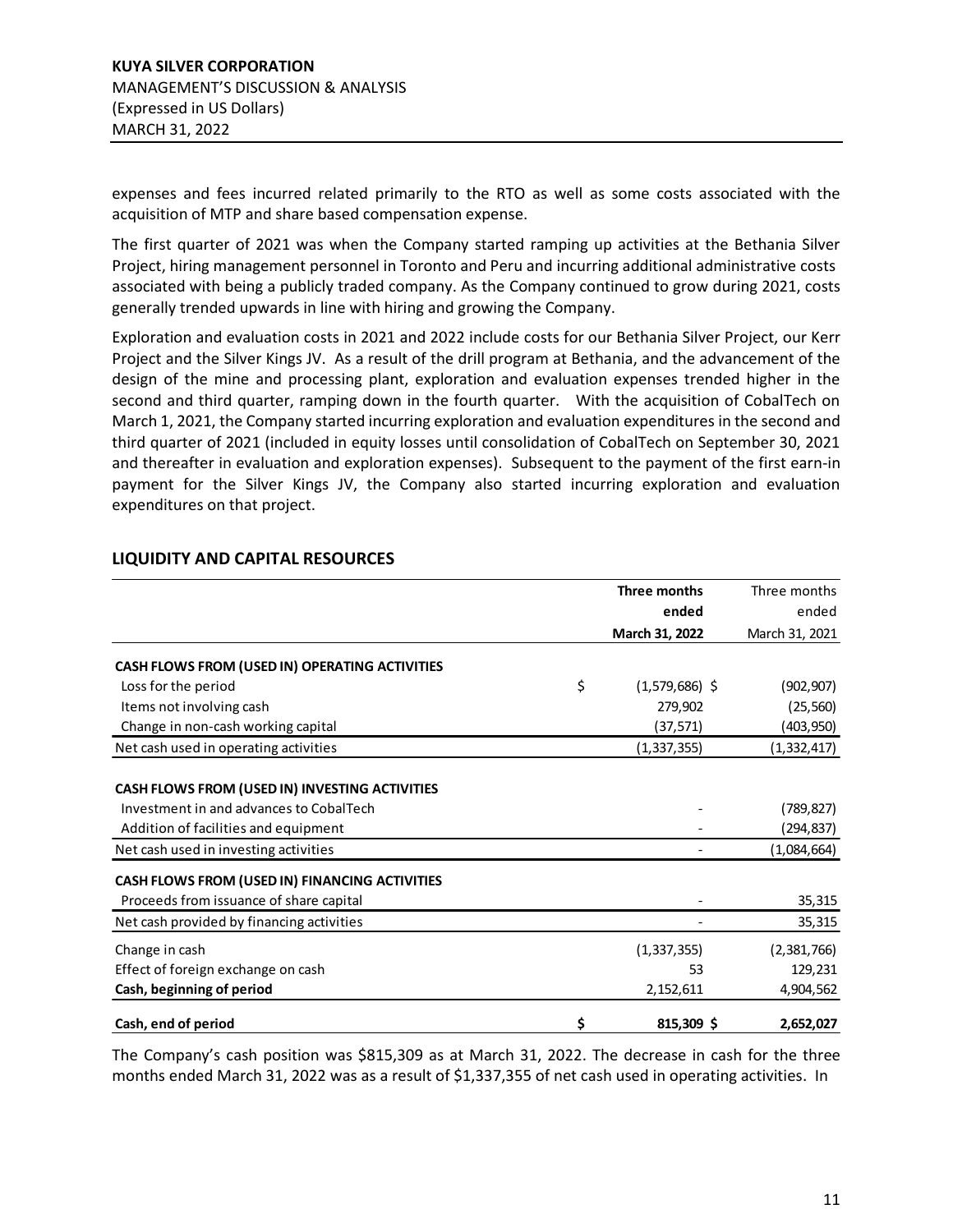the first quarter of 2022, cash was used primarily for exploration and evaluation expenditures and general and administrative expenses, while in the comparable period in 2021, we had a \$403,950 change in cash for working capital as we paid down accounts payable primarily in MTP. There was no cash used in investing activities in the first quarter of 2022, nor were there any cash proceeds from financing activities. In the same period in 2021, we invested \$789,827 for the CobalTech acquisition and \$294,837 for exploration camp facilities at Bethania.

Net working capital deficiency was \$(518,842) as at March 31, 2022, compared to working capital of \$792,136 as at December 31, 2021 as shown below. The Company does not have sufficient cash as at March 31, 2022 to settle its current liabilities as they come due and additional funds will be required to continue current operations for the upcoming twelve months.

| <b>Working Capital</b>           | March 31,<br>2022 | December 31,<br>2021 |
|----------------------------------|-------------------|----------------------|
| Current assets                   | 1,129,828         | 2,436,765            |
| <b>Current liabilities</b>       | 1,648,670         | 1,644,629            |
| Net working capital (deficiency) | (518, 842)        | 792,136              |

The Company's continuation as a going concern is dependent upon its ability to complete financings sufficient to meet current and future obligations, the successful results from its business activities, and its ability to operate profitably and generate funds. Existing cash at March 31, 2022 of \$815,309 is sufficient to meet some of the Company's short-term administrative costs, and while we raised CAD \$588,001 of gross proceeds on May 12, 2022 from the private placement (see "Share Capital Information" below), additional funding will be needed to continue to fund ongoing administrative costs, exploration and evaluation related expenditures and advancement of the Bethania Silver Project and the Silver Kings Project.

Kuya Silver is continuing to explore and pursue various potential sources of financing, but there is no certainty that any additional financings will be completed**.** These factors indicate the existence of material uncertainty which may cast significant doubt on the Company's ability to continue as a going concern. Different bases of measurement may be appropriate if the Company is not expected to continue operations for the foreseeable future.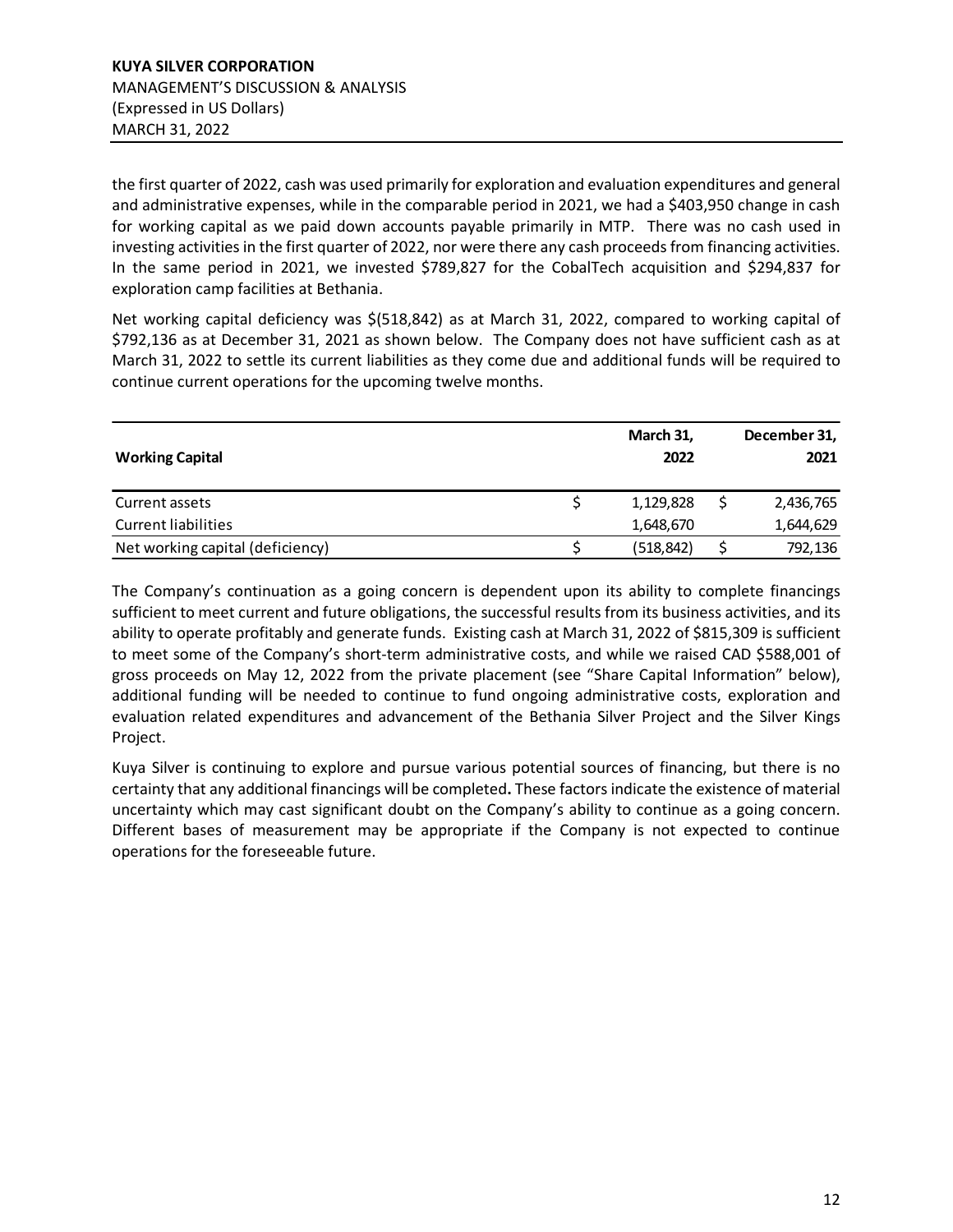### <span id="page-12-0"></span>**TRANSACTIONS WITH RELATED PARTIES**

We have identified the members of our Board of Directors and certain senior officers as our key management personnel. The following summarizes the Company's related party transactions with those parties during the three months ended March 31, 2022 and 2021:

| <b>Related Party Transactions</b>                 | Three months ended<br>March 31 |         |
|---------------------------------------------------|--------------------------------|---------|
|                                                   | 2022                           | 2021    |
| Compensation, Management                          | 142,675 \$                     | 57,382  |
| Compensation, Directors                           | 23,006                         | 23,827  |
| Share-based compensation, Management <sup>1</sup> | 134,853                        | 12,422  |
| Share-based compensation, Directors <sup>1</sup>  | 37,227                         | 26,572  |
|                                                   | 337,761 \$                     | 120,203 |

1) Share-based compensation for management and directors represent the fair value using the Black-Scholes option pricing model of options

As at March 31, 2022, included in accounts payable and accrued liabilities was \$19,945 (December 31, 2021 - \$19,643) owing to officers and directors.

In addition to management personnel, we have also identified a company which provides engineering and subcontractor services to our operations in Peru as a related party. During the three months ended March 31, 2022, administrative and exploration and evaluation expenditures of \$91,668 (2021 - \$nil) were paid or accrued to thisrelated entity. As at March 31, 2022, included in accounts payable and accrued liabilities was \$58,420 (December 31, 2021- \$nil) owing to this entity. As the effective date of this entity becoming a related party was August 8, 2021, there were no costs disclosed for the comparative period.

# **SHARE CAPITAL INFORMATION**

The authorized capital of the Company consists of an unlimited number of common shares without par value and an unlimited number of preferred shares without par value. As at May 26, 2022, there were no preferred shares issued and outstanding. Changes in common shares, options and warrants outstanding from March 31, 2022 to the Report Date are summarized below.

| <b>Number of common</b> |
|-------------------------|
| shares                  |
| 45,279,981              |
| 653,334                 |
| 45,933,315              |
|                         |

| <b>Stock options</b>             | <b>Number of options</b> |
|----------------------------------|--------------------------|
| Balance as at March 31, 2022     | 2,120,000                |
| Granted                          | ni                       |
| <b>Balance as at Report Date</b> | 2,120,000                |
|                                  |                          |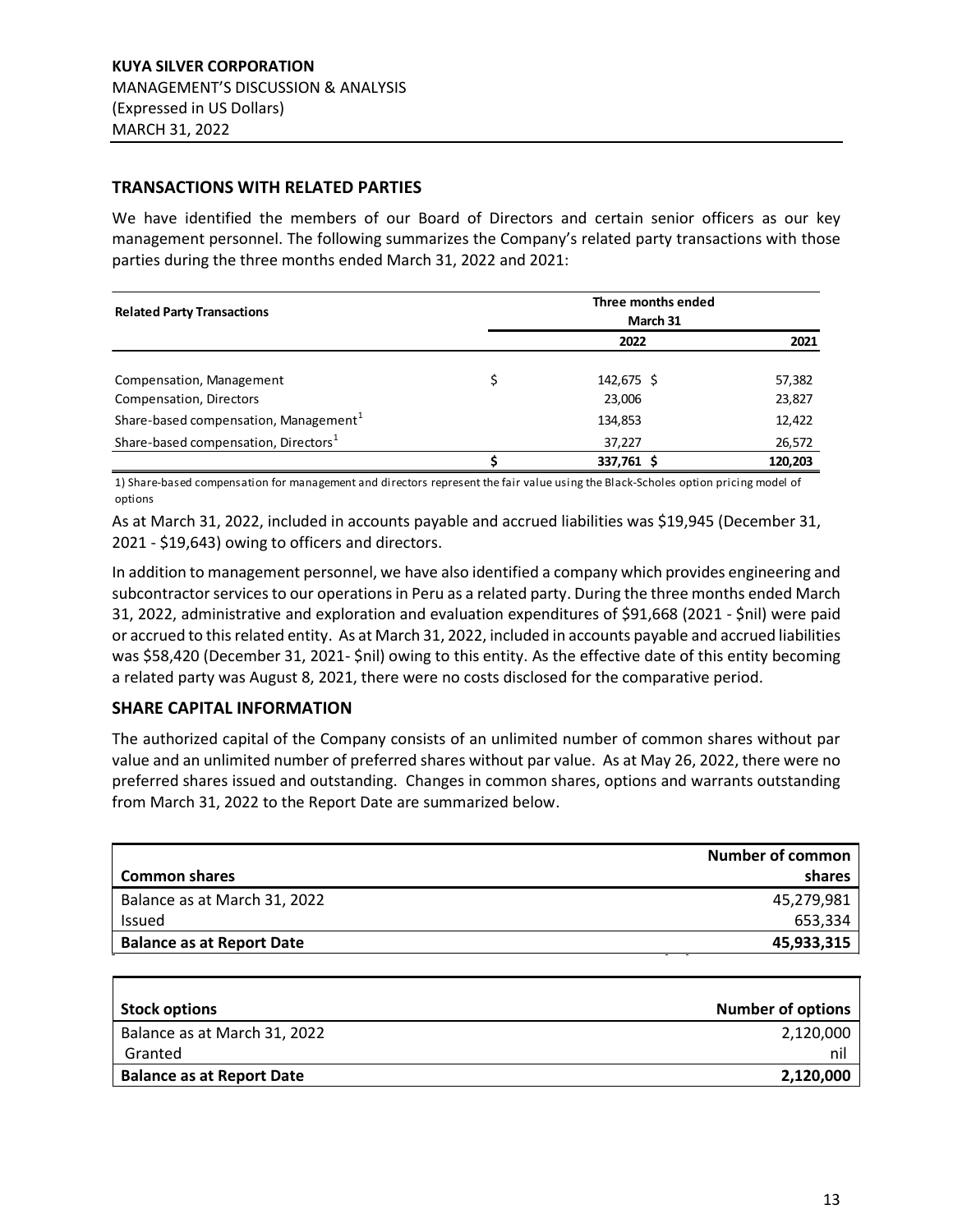**KUYA SILVER CORPORATION** MANAGEMENT'S DISCUSSION & ANALYSIS (Expressed in US Dollars) MARCH 31, 2022

| Share purchase warrants          | <b>Number of warrants</b> |
|----------------------------------|---------------------------|
| Balance as at March 31, 2022     | 2,421,325                 |
| <b>Issued</b>                    | 326.666                   |
| <b>Balance as at Report Date</b> | 2,747,991                 |

On April 21, 2022, we announced a non-brokered private placement of up to 2,000,000 units at a price of CAD \$1.00 per unit for aggregate gross proceeds of up to CAD \$2,000,000. Subsequently, on May 12, 2022, we announced that we had amended the terms of this private placement and closed the first tranche which was comprised of 653,334 Units and raised gross proceeds of CAD \$588,001. The private placement now consists of up to 2,222,222 units at a price of CAD \$0.90 per unit for aggregate gross proceeds of up to CAD \$2,000,000. Each unit consists of one common share in the capital of the Company and one-half of one transferrable common share purchase warrant. Each warrant entitles the holder to purchase one common share in the capital of the Company at a price of CAD \$1.20 (previously CAD \$1.40) until the date which is two years from the date of issuance. The Company intends to use the proceeds from this private placement for general working capital purposes.

On May 26, 2022, the Board of Directors of the Company approved a new share incentive plan that will include options, restricted share units, and performance share units. The new plan, which would replace the current plan, is subject to shareholder and CSE approval. The purpose of this new share incentive plan is to advance the interests of the Company through the motivation, attraction, and retention of key officers, directors, employees and consultants.

# <span id="page-13-0"></span>**CAPITAL & FINANCIAL RISK MANAGEMENT**

### **Capital Management**

The Company defines capital as cash, debt, and the components of shareholders' equity. The Company's objectives when managing capital are to identify, pursue, and complete the exploration and development of its exploration and evaluation assets, to maintain financial strength, to meet its on-going liabilities, to continue as a going concern, to maintain creditworthiness, and to maximize returns for shareholders over the long term.

Kuya Silver manages its capital in a manner consistent with the risk characteristics of the assets it holds. All financing, including equity and debt, are analyzed by management, and approved by the Board of Directors. The Company does not have any externally imposed capital requirements. There has been no significant change in the Company's objectives, policies, and processes for managing its capital during the three months ended March 31, 2022.

### **Off-Balance Sheet Arrangements**

The Company did not enter into any off-balance sheet arrangements or transactions during the period.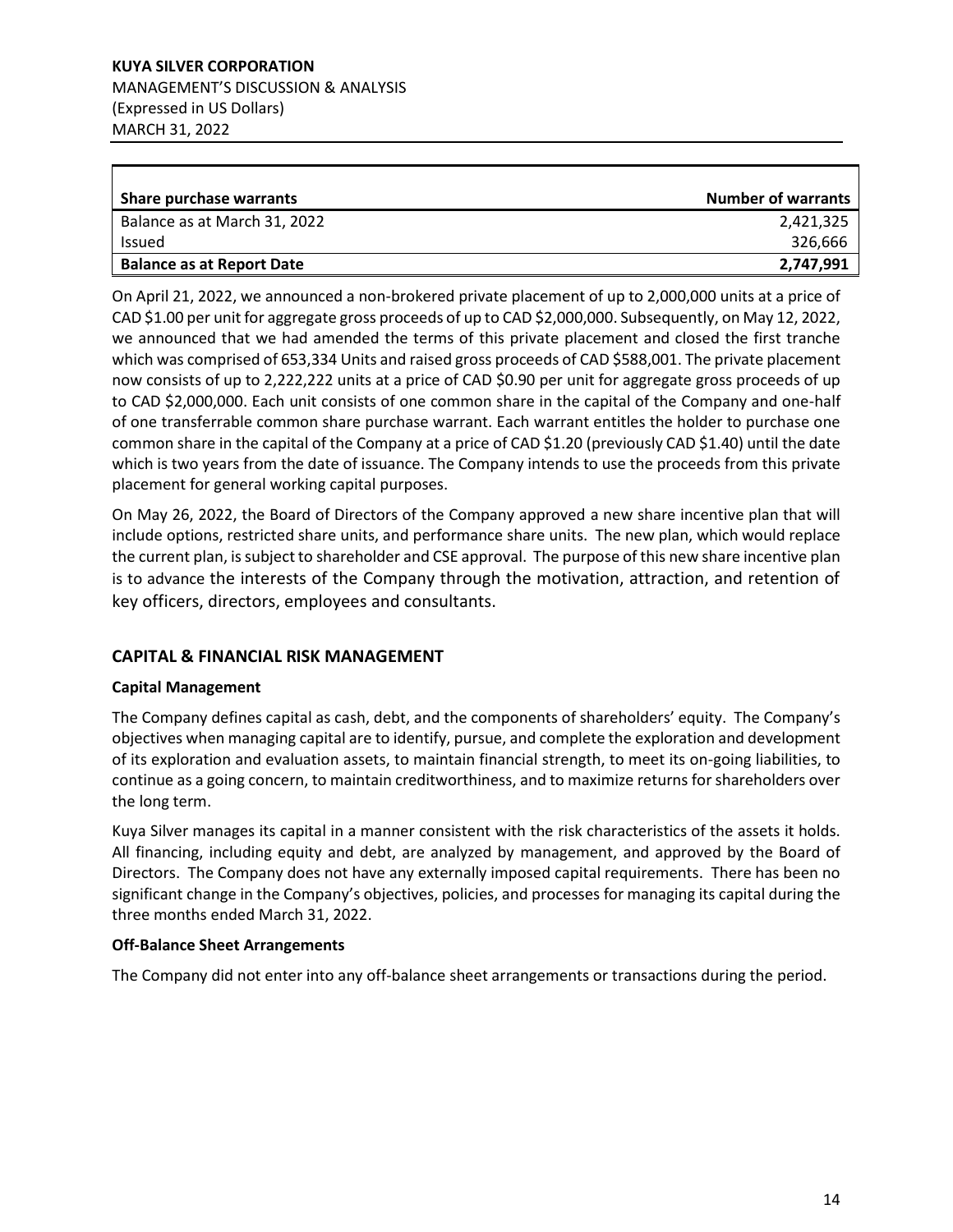#### **Financial Instrument Risk**

The Company's Board of Directors has overall responsibility for the establishment and oversight of the Company's risk management framework. As at March 31, 2022 the Company's risk exposure and the impact on the Company's financial instruments are summarized below:

#### Credit risk

Credit risk is the risk that one party to a financial instrument will fail to discharge an obligation and cause the other party to incur a financial loss. The Company's credit risk is primarily attributable to its liquid financial assets, being cash and receivables. The Company's primary bank accounts are held with major Canadian banks and funds are transferred to the subsidiary's foreign bank accounts as required to cover current expenditures, minimizing the risk to the Company. Receivables are primarily due from a government agency.

#### Liquidity risk

Liquidity risk is the risk that the Company will not be able to meet its financial obligations as they become due. The Company's approach to managing liquidity is through regular monitoring of cash requirements. When necessary, the Company obtains financing from various investors to ensure all future obligations are fulfilled. The Company does not have sufficient cash as at March 31, 2022 to settle its current liabilities as they come due and additional funds are required to continue current operations for the upcoming twelve months.

#### Market risk

Market risk is the risk that the fair value or future cash flows of a financial instrument will fluctuate because of changes in market prices. Market risk is comprised of three types of market price changes:

*Foreign currency exchange risk* – This risk relates to any changes in foreign currencies in which the Company transacts. The Company incurs costs for goods and services denominated in currencies other than the presentation currency and is subject to foreign currency risk on assets and liabilities denominated in currencies other than the United States dollar. The effect of a 10% change in the foreign exchange rate on monetary balances held in United States dollar and Peruvian soles accounts would be approximately \$86,000 recorded in profit or loss for the three months ended March 31, 2022. The effect of a 10% change in the foreign exchange rate on monetary balances held in Canadian dollar and Peruvian soles accounts would be approximately \$13,000 recorded in other comprehensive income or loss for the three months ended March 31, 2022.

*Interest rate risk* – This risk relates to the change in the borrowing rates affecting the Company. The Company is not exposed to interest rate risk as it does not have any significant financial instruments with interest rates, with the exception of cash. Interest earned on cash is based on prevailing bank account interest rates, which may fluctuate. A 1% increase or decrease in the interest rates would have a nominal impact in interest income for the three months ended March 31, 2022.

*Price risk* – This risk relates to fluctuations in commodity and equity prices. The Company closely monitors commodity prices of precious and base metals, individual equity movements, and the stock market to determine the appropriate course of action to be taken by the Company. Fluctuations in pricing may be significant.

The Company does not currently use financial instruments designed to hedge these market risks.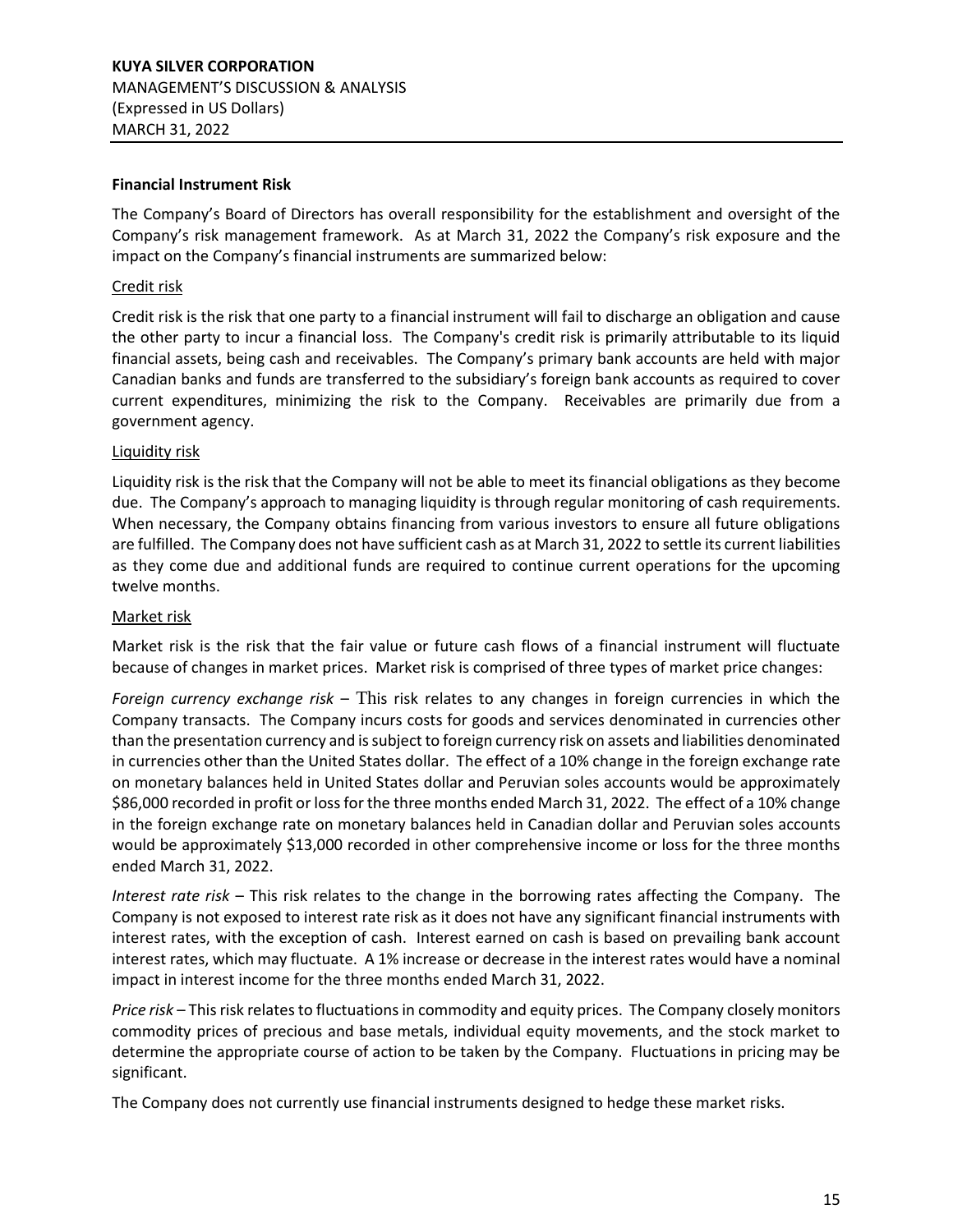#### Fair value hierarchy

The Company's financial instruments recorded at fair value require disclosure about how the fair value was determined based on significant levels of inputs described in the following hierarchy:

*Level 1* – Quoted prices are available in active markets for identical assets or liabilities as of the reporting date. Active markets are those in which transactions occur in sufficient frequency and value to provide pricing information on an ongoing basis.

*Level 2* – Pricing inputs are other than quoted prices in active markets included in level 1. Prices in level 2 are either directly or indirectly observable as of the reporting date. Level 2 valuations are based on inputs including quoted forward prices for commodities, time value and volatility factors, which can be substantially observed or corroborated in the marketplace.

*Level 3* – Valuations in this level are those with inputs for the asset or liability that are not based on observable market data.

The Company's financial instruments consist of cash, receivables, accounts payable and accrued liabilities, and obligation to issue shares. The fair value of these financial instruments approximates their carrying values. Obligation to issue shares is measured at fair value using level 1 inputs.

# <span id="page-15-0"></span>**RISK FACTORS**

Kuya Silver is subject to the usual risks associated with a junior mineral exploration company conducting business internationally and competes for access to financing, specialized third party service providers and human capital against other exploration companies, some of whom may be better capitalized. While Kuya Silver has been successful in raising financing in the past, the construction and commissioning of a processing plant, tailings storage facility and related infrastructure, and commencement of underground mining, if considered appropriate moving forward, will require substantial additional financing that is not guaranteed.

The Company's operating costs, and capital costs are affected by the cost of commodities and goods such as fuel and supplies, which have been assumed to be available for purchase. It has also been assumed that the Company will have access to the required amount of sufficiently skilled labour as required for operations. Certain factors are outside the Company's control and an increase in the costs of (due to inflation, impacts of the Russia and Ukraine conflict, or otherwise), or a lack of availability of, commodities, goods and labour may have an adverse impact on the Company's financial condition and results of operations.

In addition to the foregoing, Kuya Silver is subject to a number of other risks and uncertainties which are disclosed in full detail under the heading "Risk Factors" in our AIF for the year ended December 31, 2021. This list is not exhaustive and additional risks and uncertainties not currently known to the Company, or those that it currently deems to be immaterial, may become material and adversely affect the Company's business. The realization of any of these risks may materially and adversely affect the Company's business, financial condition, results of operations and/or the market price of the Company's securities.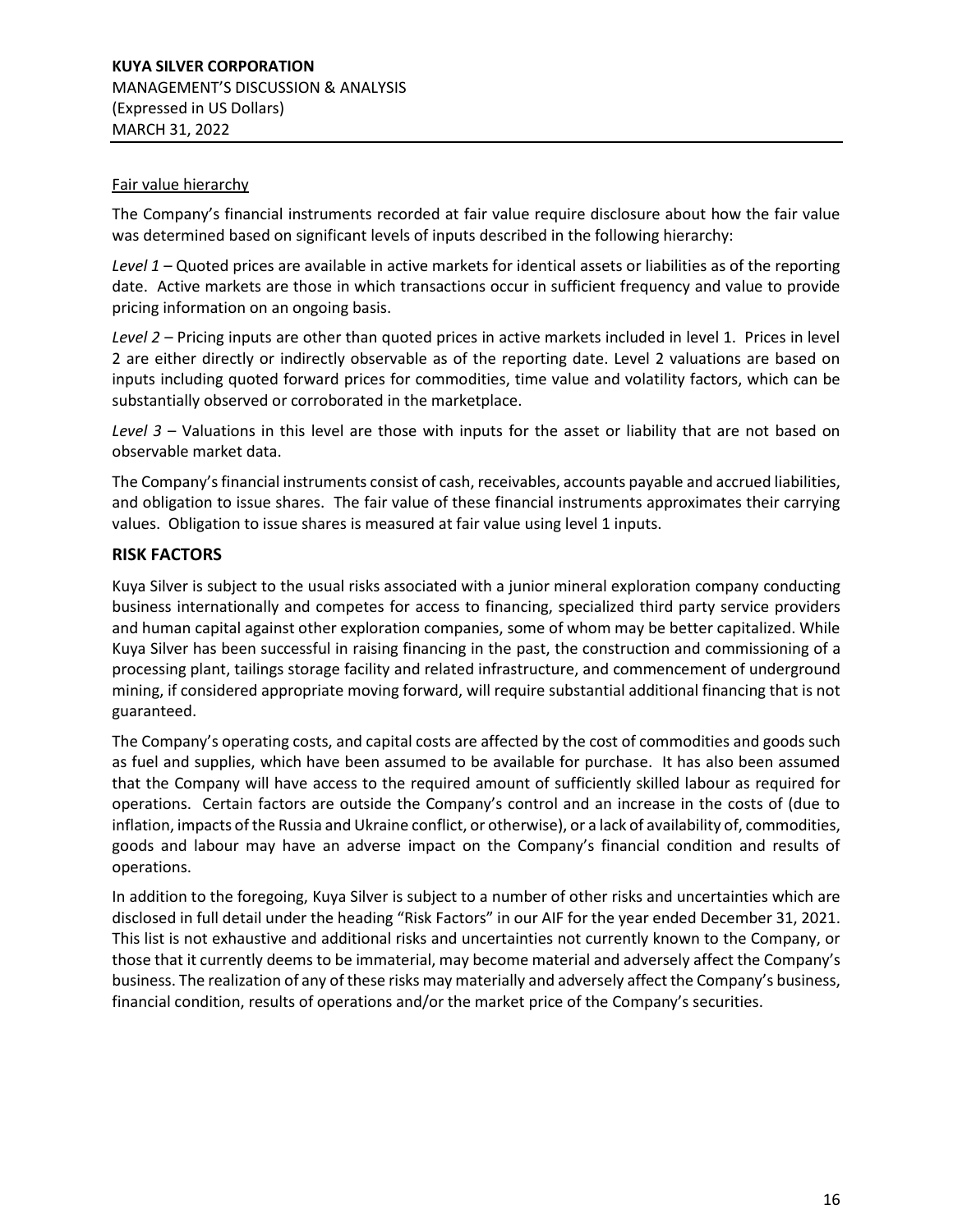### <span id="page-16-0"></span>**ACCOUNTING DISCLOSURES**

#### **New standards, interpretations, and amendments to existing standards not yet effective**

A number of new standards and amendments to standards and interpretations have been issued by the IASB and are effective for annual periods beginning on or after January 1, 2023. These have not been applied in preparing the consolidated financial statements.

There are no IFRS standards nor amendments to standards and interpretations that are not yet effective that would be expected to have a material impact on the consolidated financial statements of the Company, except for the following:

### IAS 12, Income Taxes

On May 7, 2021, the IASB issued amendments to IAS 12, Income Taxes that clarify how companies account for deferred tax on transactions such as leases and decommissioning obligations.

The main change is such that the initial recognition exemption provided in IAS 12 would no longer apply to transactions in which equal amounts of deductible and taxable temporary differences arise on initial recognition. The amendments to IAS 12 are effective for annual reporting periods beginning on or after January 1, 2023, with early adoption permitted. While management does not currently anticipate these amendments having a material effect on the Company's consolidated financial statements for 2023, they may have an effect in periods beyond 2023.

### <span id="page-16-1"></span>**CAUTIONARY NOTE REGARDING FORWARD LOOKING STATEMENTS**

All statements, other than statements of historical fact, contained or incorporated by reference in this MD&A, including but not limited to any information as to the future financial or operating performance of the Company, constitute "forward-looking information" or "forward-looking statements" within the meaning of certain securities laws, and are based on expectations, estimates and projections as of the date of this MD&A. Forward-looking statements contained in this MD&A include, but are not limited to, those under the headings "Company Overview," "Corporate Update & Outlook" and "Liquidity and Capital Resources," and include, without limitation, statements with respect to: capital requirements and capital expenditures; the Company's working capital needs for the next twelve months, and the availability of financing to meet those needs; the schedules and budgets for the Company's development projects; success of exploration and development activities; project studies; and permitting matters. The words "may," "can," "could," will," "expect," "believe," "plan," "intend," "explore," "estimate," "future," "target," "goal,", "objective," "possibility," "anticipate," "potential," "ongoing," "next," "pursue," "towards," and "continue," and similar words and phrases, and variations of these words and phrases, and statements that certain actions, events or results may, could, should or will be taken, will occur or will be achieved, identify forward-looking statements. Forward-looking statements are necessarily based upon estimates and assumptions that, while considered reasonable by the Company as of the date of such statements, are inherently subject to significant business and economic uncertainties and contingencies. The estimates and assumptions of the Company referenced, contained or incorporated by reference in this MD&A, which may prove to be incorrect, include but are not limited to the various assumptions set forth herein, as well as: (1) there being no significant disruptions affecting the operations of the Company, whether due to extreme weather events or other natural disasters, labour disruptions (including but not limited to strikes or workforce reductions), supply disruptions, power disruptions or damage to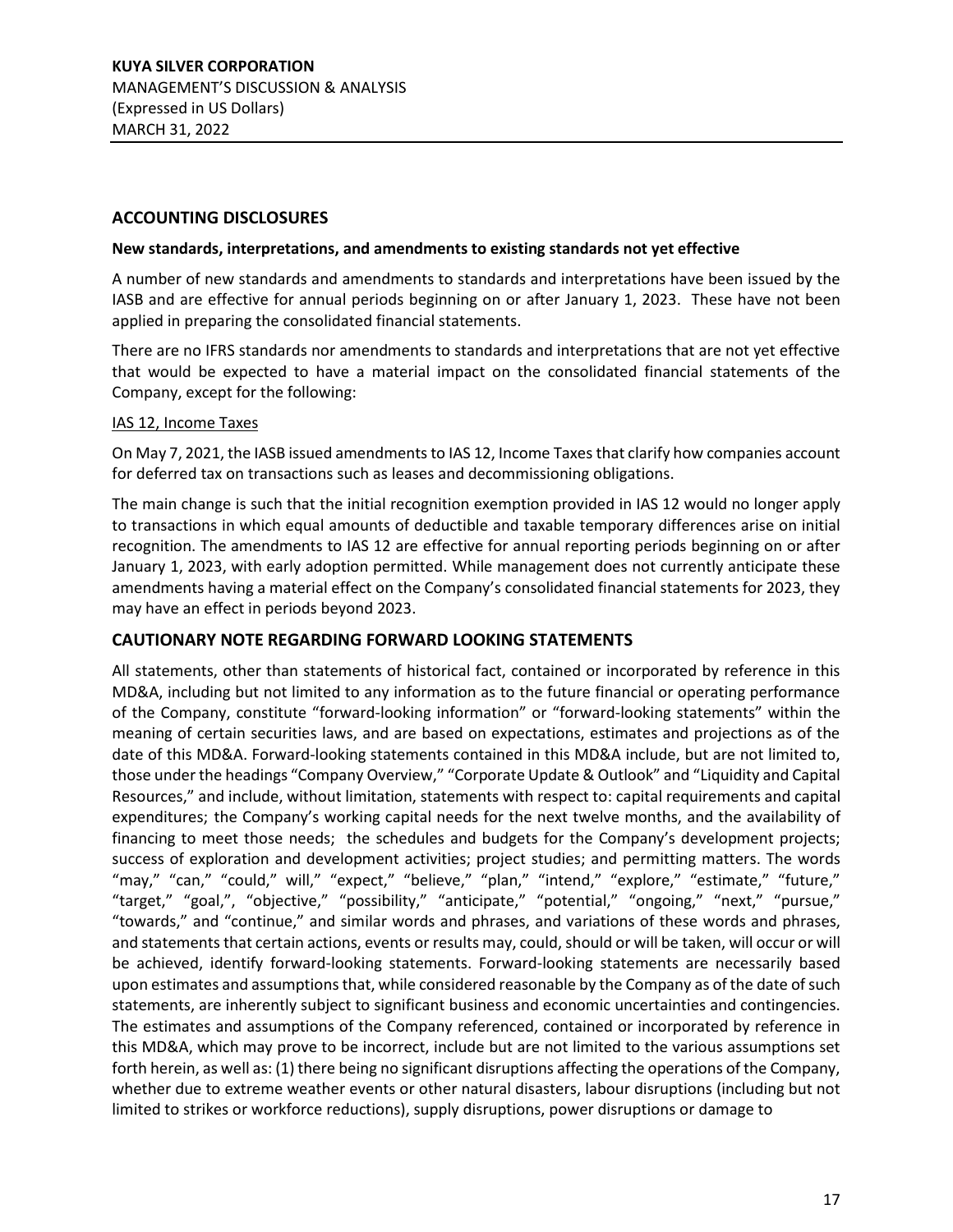equipment; (2) permitting for the Company's development projects being consistent with the Company's current expectations; (3) advancement of exploration consistent with the Company's expectations at the Company's projects; (4) political and legal developments in any jurisdiction in which the Company operates being consistent with its current expectations including, without limitation, the impact of any political tensions and uncertainty in the Republic of Peru or any restrictions or penalties imposed, or actions taken, by any government, including but not limited to potential amendments to customs, tax and mining laws; (5) the completion of studies on the timelines currently expected and the results of those studies being consistent with the Company's current expectations; (6) certain price assumptions for silver; (7) access to capital markets consistent with the Company's expectations, and sufficient to fund the activities of the Company for the next twelve months; (8) potential direct or indirect operational impacts resulting from infectious diseases or pandemics such as the ongoing COVID-19 pandemic; (9) the effectiveness of preventative actions and contingency plans put in place by the Company to respond to the COVID-19 pandemic, including, but not limited to, social distancing and travel restrictions; and (10) changes in national and local government legislation or other government actions, particularly in response to the COVID-19 pandemic. Known and unknown factors could cause actual results to differ materially from those projected in the forward-looking statements. Such factors include, but are not limited to: the inaccuracy of any of the foregoing assumptions; fluctuations in the currency markets; fluctuations in the spot and forward price of silver or certain other commodities (such as fuel and electricity); changes in national and local government legislation, taxation, controls, policies and regulations; the security of personnel and assets; political or economic developments in Canada, Peru or other countries in which the Company does business or may carry on business; business opportunities that may be presented to, or pursued by, the Company; operating or technical difficulties in connection with mining or development activities; employee relations; litigation or other claims against, or regulatory investigations and/or any enforcement actions, administrative orders or sanctions in respect of the Company (and/or its directors, officers, or employees) including, but not limited to, securities class action litigation in Canada, environmental litigation or regulatory proceedings or any investigations, enforcement actions and/or sanctions under any applicable anti-corruption, international sanctions and/or anti-money laundering laws and regulations in Canada, Peru or any other applicable jurisdiction; the speculative nature of silver exploration and development including, but not limited to, the risks of obtaining necessary licenses and permits; and contests over title to properties, particularly title to undeveloped properties. In addition, there are risks and hazards associated with the business of silver exploration, development and mining, including environmental hazards, industrial accidents, unusual or unexpected formations, pressures, caveins and flooding (and the risk of inadequate insurance, or the inability to obtain insurance, to cover these risks). Many of these uncertainties and contingencies can directly or indirectly affect, and could cause, the Company's actual results to differ materially from those expressed or implied in any forward-looking statements made by, or on behalf of, the Company. There can be no assurance that forward-looking statements will prove to be accurate, as actual results and future events could differ materially from those anticipated in such statements. Forward-looking statements are provided for the purpose of providing information about management's expectations and plans relating to the future. All of the forward-looking statements made in this MD&A are qualified by this cautionary note and those made in our other filings with securities regulators. These factors are not intended to represent a complete list of the factors that could affect the Company. The Company disclaims any intention or obligation to update or revise any